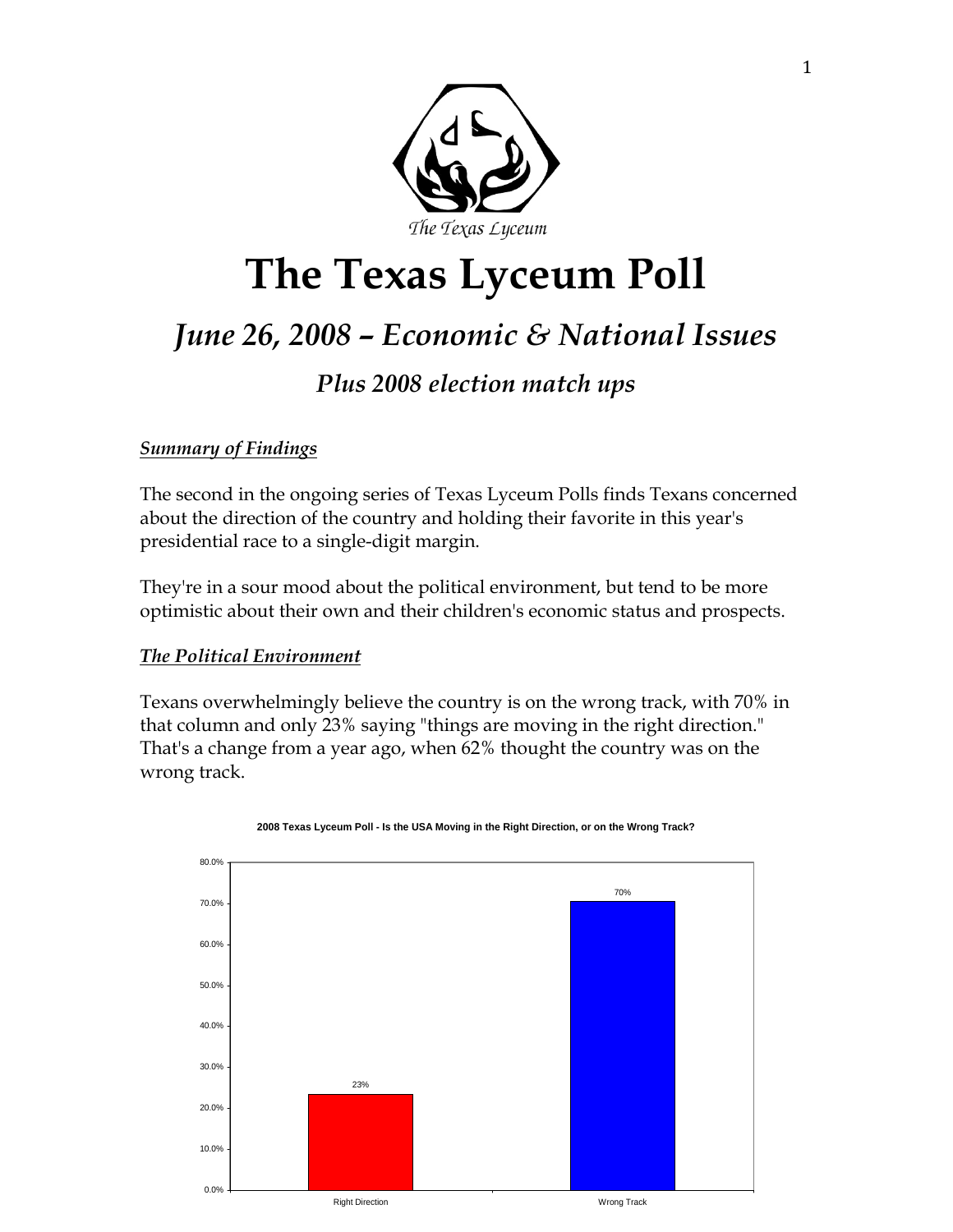The economy is the most important issue facing the country, with 33% putting that at the top of the list. Next came gas and oil, 20%; Iraq and The War, 14%; then leadership, politics and gridlock, 6%; security, 4%; and immigration, 4%. A year ago, Iraq and The War led, at 39%, followed by immigration, 10%; the economy and employment, 6%; politics, leadership and government, 6%; and lack of values and morals, 4%.



**2008 Texas Lyceum Poll - Most Important Problem Facing the Nation**

Asked about the economic environment, 78% said the country is worse off than it was a year ago, while 17% said things are about the same. This is also a change from last year when 35% of respondents said the country was worse off and 43% said things were about the same. Respondents this year were less gloomy when asked about their own personal economic situation, with 42% saying they're in about the same shape as they were a year ago, 35% saying their situation is worse now, and 22% saying their economic condition has improved over the last 12 months. And they were more optimistic still when asked whether they think their children will do better or worse economically: 39% said better off, 30% said worse off, and 21% think their children will do about the same as they have done.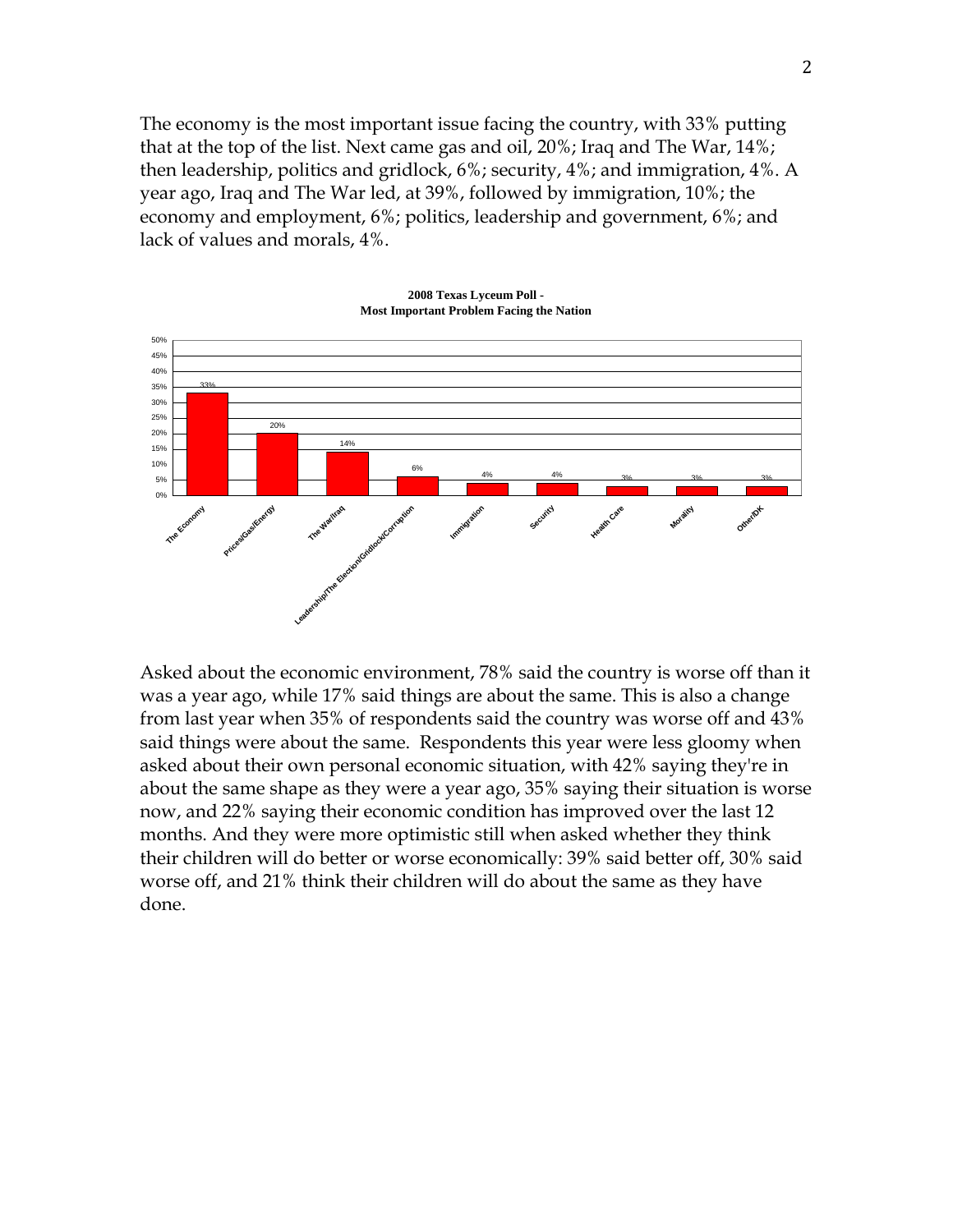

**2008 Texas Lyceum Poll - Is the Country's Economy Better or Worse Off Than Last Year? Will Your Children's Economy be Better or Worse Off Than Today?**

#### *The 2008 Presidential and U.S. Senate Races*

Republican John McCain would beat Democrat Barack Obama in Texas if the race were held now. But a significant number of Texans said they haven't picked a favorite yet. Among likely voters, McCain had the support of 43% of those polled to 38% for Obama. Libertarian Bob Barr and independent Ralph Nader had about 1% each. One of every six voters — 17% — said they haven't decided who will get their vote in November.

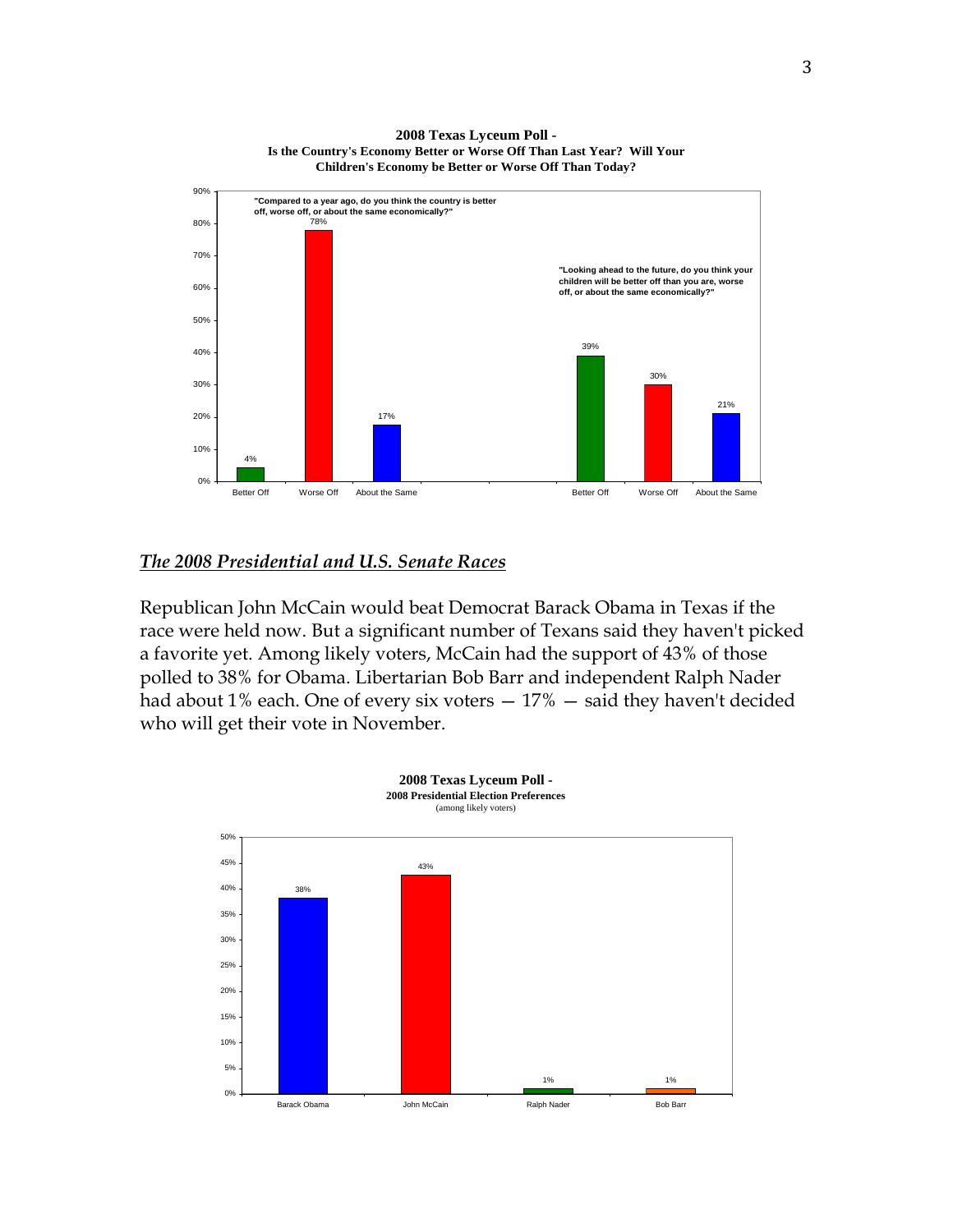Freshman U.S. Sen. John Cornyn, a Republican, leads Democratic challenger Rick Noriega in the poll, but the margin is slim and a large number of voters haven't made up their minds. Cornyn had the support of 38% of the likely voters in the survey, to Noriega's 36%, with 24% saying they're not committed to either candidate.



#### *General Information*

We interviewed Texas adults during the June 12-20 period, talking to 1,000 adults, half of them male, half of them female. Eight out of ten said they are registered to vote.

The highly contested presidential contest apparently has Texans more tuned into politics than they were a year ago. Half identify themselves as voters in "every" or "almost every" election, and 85% consider themselves "extremely interested" or "somewhat interested" in politics and public affairs.

The respondents come from a variety of places, 42% suburban, 28% urban, and 27% rural. Most — 59% — are married, and 43% have one or more college degrees. Most — 54% — identify themselves as White; 32% as Hispanic; and 11% as African-American. The party splits are 32% Republican and 44% Democrat but the ideological splits go the other way, with 42% calling themselves